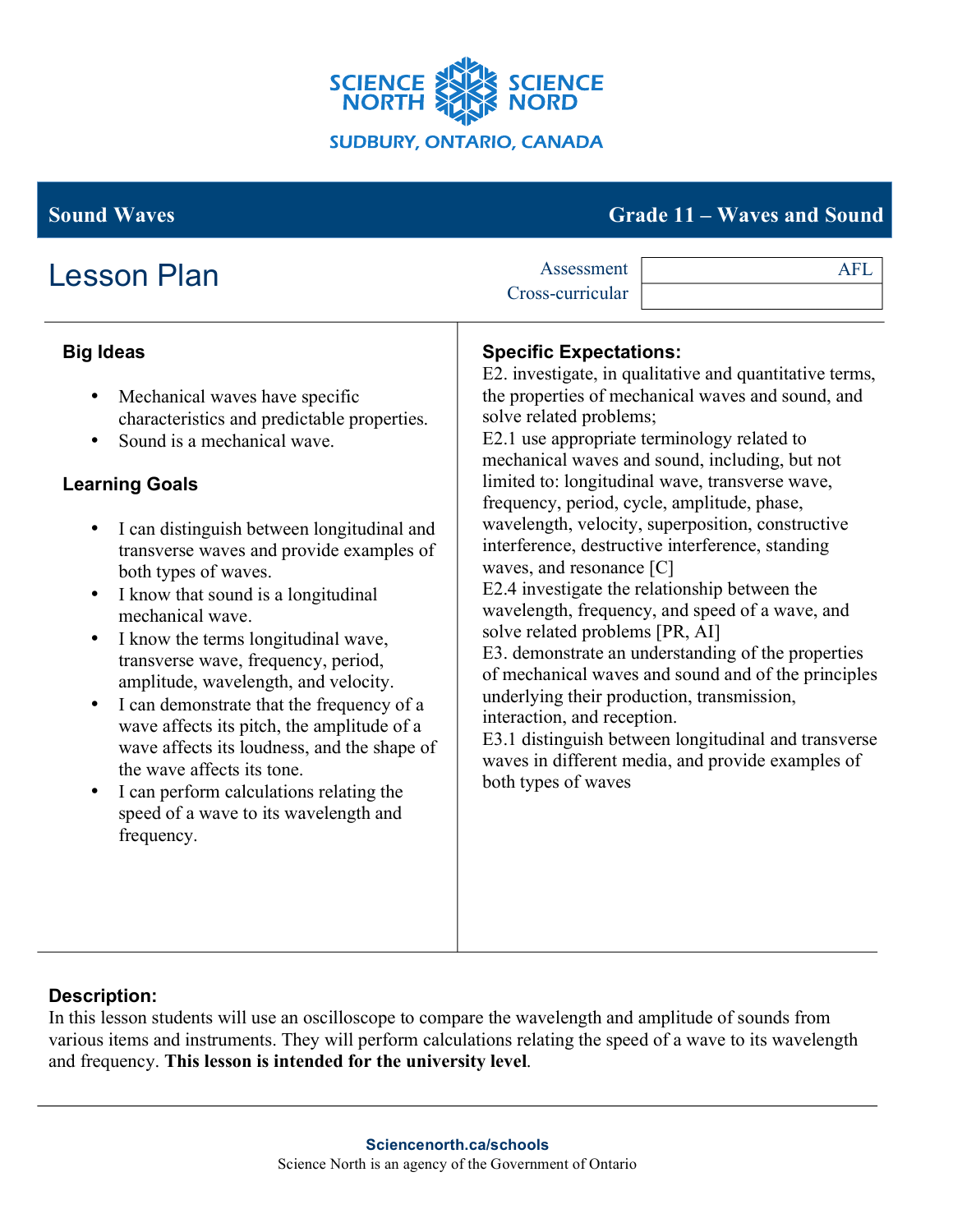| <b>Materials</b><br>Know/Want to Know/Learn (KWL) chart<br>Sound Waves Visuals and Information<br>Mechanical Waves and Sound Student<br>Worksheet<br>Amplitude Frequency and wavelength-Virtual<br>Oscilloscope<br><b>Class Materials</b><br>4 Identical glass bottles (Jones Soda or other<br>glass drink bottles), spoon, a stringed<br>instrument such as a violin, guitar, ukulele,<br>a violin bow, wind instrument such as a flute<br>or pan flute, small drum, a cowbell, a simple<br>tone generator such as<br>http://onlinetonegenerator.com/<br>Sound Applications Rubric | <b>Safety Notes</b><br>Students should dispose of broken glass in the<br>appropriate glass disposal box/container. |
|-------------------------------------------------------------------------------------------------------------------------------------------------------------------------------------------------------------------------------------------------------------------------------------------------------------------------------------------------------------------------------------------------------------------------------------------------------------------------------------------------------------------------------------------------------------------------------------|--------------------------------------------------------------------------------------------------------------------|
|                                                                                                                                                                                                                                                                                                                                                                                                                                                                                                                                                                                     |                                                                                                                    |

#### **Introduction**

Students may already have been introduced to mechanical waves, both transverse and longitudinal, prior to this class. They will review these subjects, as well as terminology for characterizing a wave and using the universal wave equation.

The class starts off with K/W/L chart (See Link) about sound. Students complete a Know/Want to Know/Learn chart with a partner. They write down everything they already know about sound and a few things they want to know. Make sure each partner has a copy of the chart.

Students close their eyes and listen carefully for 20 seconds. Teacher asks the following questions: What do you hear? How does that sound get made (for example, if you hear a chair scraping, the leg is moving against the ground causing a vibration.

The teacher may wish to have students demonstrate the difference in transverse and longitudinal waves using slinky or other props.

A mechanical wave is the transfer of energy through a medium without transfer of the medium itself. In the Mechanical Waves visuals students will explore sound as a mechanical wave. Students take notes during the presentation using **"**Mechanical Waves and Sound**"** worksheet (See Link).

The demo/Investigation below takes place after slide 8 in the presentation. Demo/Investigation: Teachers may use an oscilloscope to demonstrate. Have students use a tablet with an app listed below, or simply demonstrate how the pitch and volume affect frequency and amplitude using: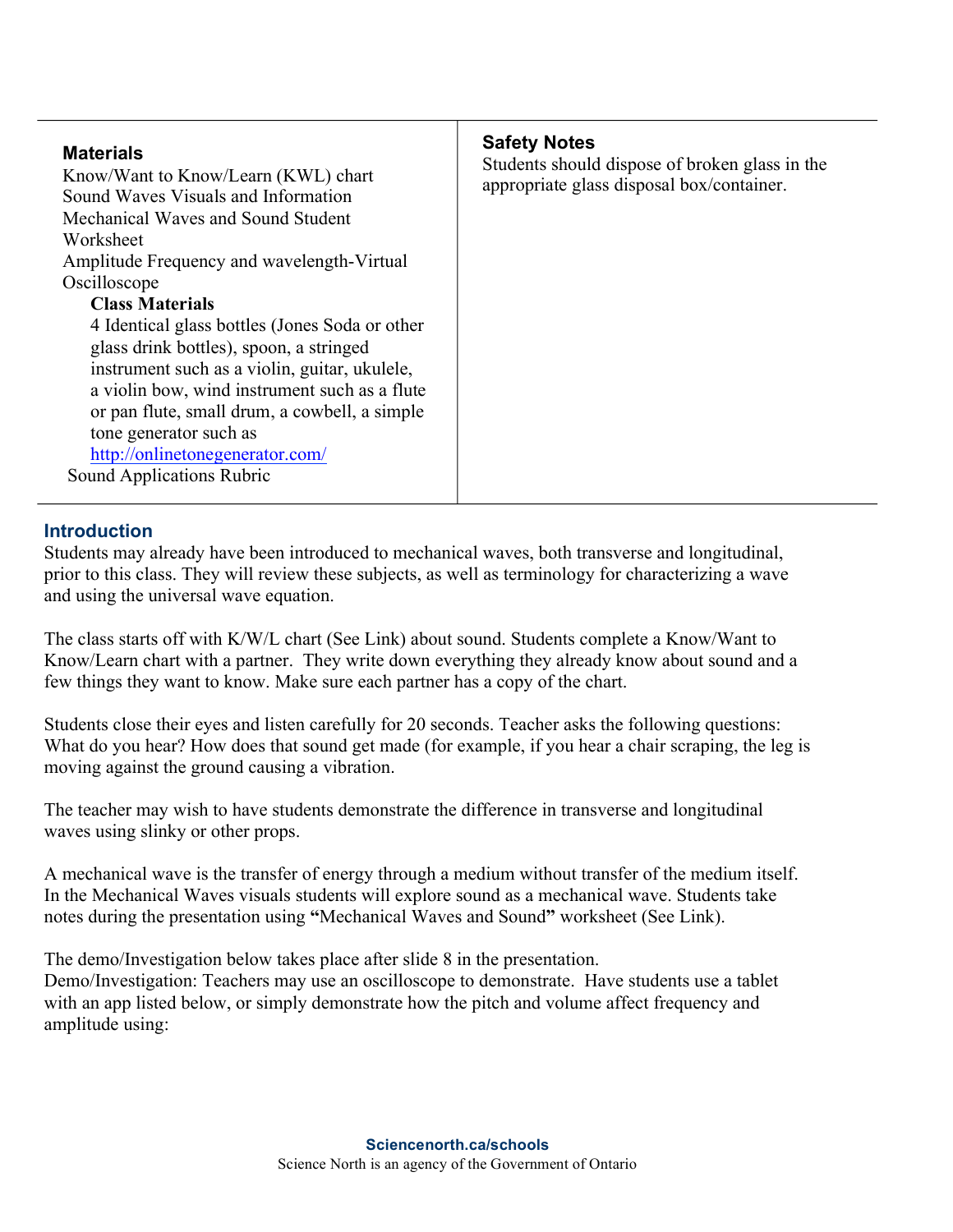Amplitude Frequency and wavelength http://www.educationscotland.gov.uk/resources/s/sound/oscilloscope.asp Education Scotland © Crown 2012 Retrieved January 31, 2016

Note: Teachers may wish to download an app called Oscium (it's free) or FreqCounter (\$2.79) to explore sound further.

After the demo, the class should discuss their investigation and proceed with the rest of the presentation.

## **Action**

#### **Sound Stations Activity**

At each station, students attempt to sketch the shapes of the waveform and compare the wavelength and amplitude for each sound.

#### **Class Materials**

- 4 Identical glass bottles (Jones Soda or other glass drink bottles)
- spoon
- a stringed instrument such as a violin, guitar, ukulele
- a violin bow
- a wind instrument such as a flute or pan flute
- a small drum
- a cowbell
- a simple tone generator such as http://onlinetonegenerator.com/

#### **Instructions for stations**

Station 1 (Pitch and frequency)

• There should be 4-5 glass bottles with varying amounts of water in them. Students can either hit the glasses with a spoon, or blow across the top of the bottles to make different noises.

Station 2 (Volume and Amplitude)

• Using the tone generator (http://onlinetonegenerator.com/ or other) students can adjust the volume of the tone to see the difference in the oscilloscope trace. They may also experiment with the wave shapes.

Station 3 (Wave shape)

• Make a stringed instrument, a wind instrument, and percussion instrument available. Students should try these instruments out to make different sounds and compare the wave shapes.